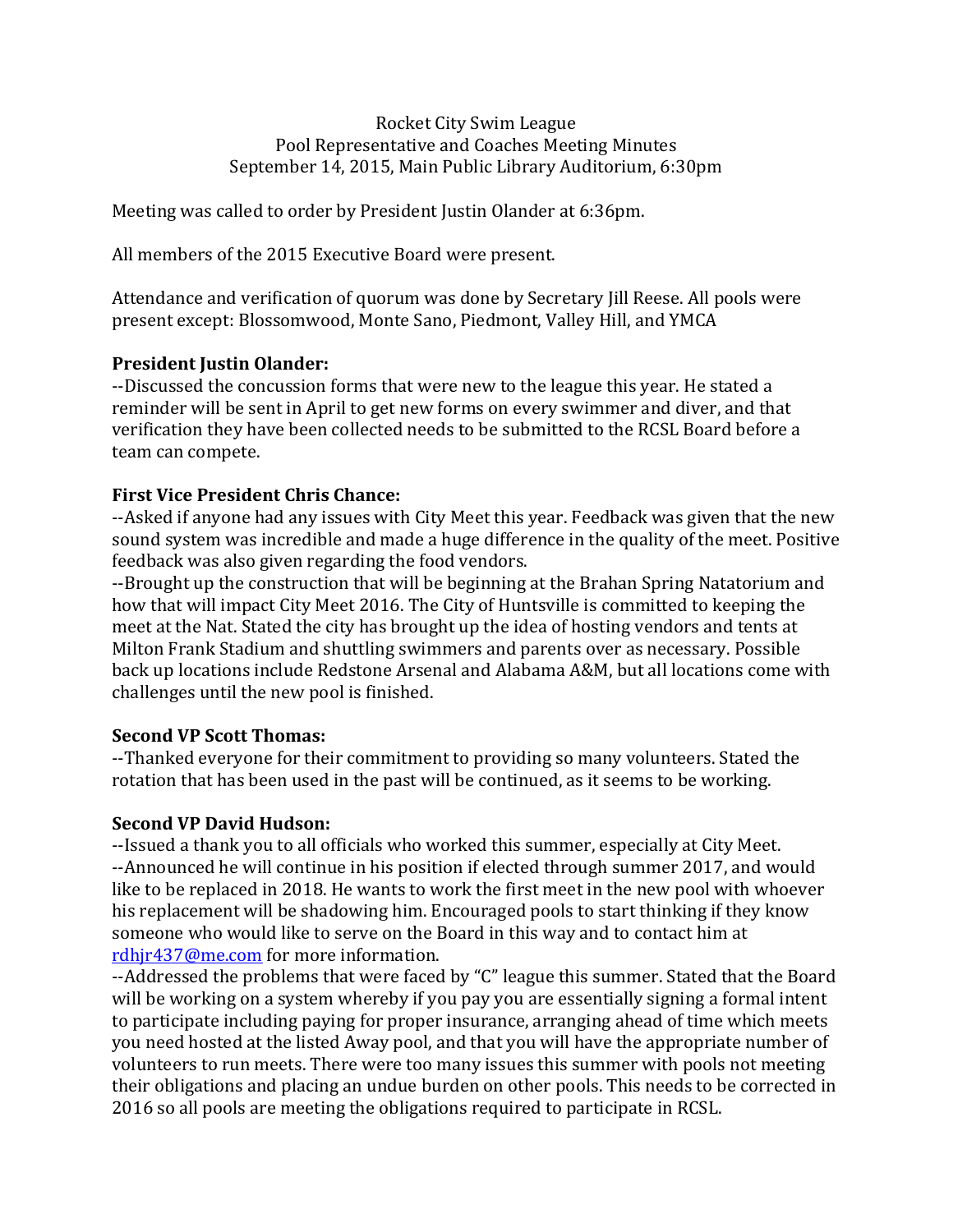### **Second VP Tommy Kibler:**

--Stated that City Dive Meet was a huge success and thanked Chris for his work on the sound system.

--Noted that he has verbal commitments from several pools that could potentially double the size of the dive program next year. He asked that anyone considering it please be ready to give intent at the first council meeting of 2016 so the schedule can be set.

# **Second VP Greg Wright:**

--Stated that he already sent the 2016 meet schedule to the pools but the dates will be voted on tonight. The schedule of dates will be tight as the first Wednesday in June is two days after Memorial Day which won't give most pools a chance to even practice. However, due to the SE Championships, we have to have City Meet July 8,9,& 10 or risk losing many officials to the SE meet. In order to do that, the first meet must be held June 1. --Offered computer training to all those who would like to receive it. If there is a real need, is willing to set up a class.

# **Treasurer Nicole Fann:**

--Notified everyone that all bills are paid for the year, ad refunds have been sent, and the league will finish in the black for the year enabling us to pay for the needed software upgrades and early ribbon purchase for the discount.

## **New Business:**

--A slate of officers was presented for the 2016 RCSL Board based on an open request for anyone wishing to run for office. The only spot anyone stepped forward to run for was that of Swim Secretary, therefore each office had only one person running. The slate was presented as follows:

President- Justin Olander 2<sup>nd</sup> VP Records- Greg Wright 1<sup>st</sup> VP- Chris Chance Treasurer- Nicole Fann Assistant 1<sup>st</sup> VP- Scott Thomas Secretary Swim- Karla Hardy 2<sup>nd</sup> VP Swim-David Hudson Secretary Dive- Debra Kibler 2<sup>nd</sup> VP Dive- Tommy Kibler

Hampton Cove made a motion to approve the slate as presented. It was seconded and approved. 

--Proposal 2015-4 was sent to the council with the required three weeks notice. (See attached) The floor was opened for discussion, there was none. Hampton Cove made a motion to approve the proposal, it was seconded and approved.

--Motion was made for 2016 Dual Meets to be held June 1, 8, 15, 22, and 29 with City Meet on July  $8,9,810$  with a possible back-up date to be selected by the Board if the location choice dictates it. The motion was seconded and the floor was opened for discussion, there was none. The motion was approved.

The meeting was closed at 7:36.